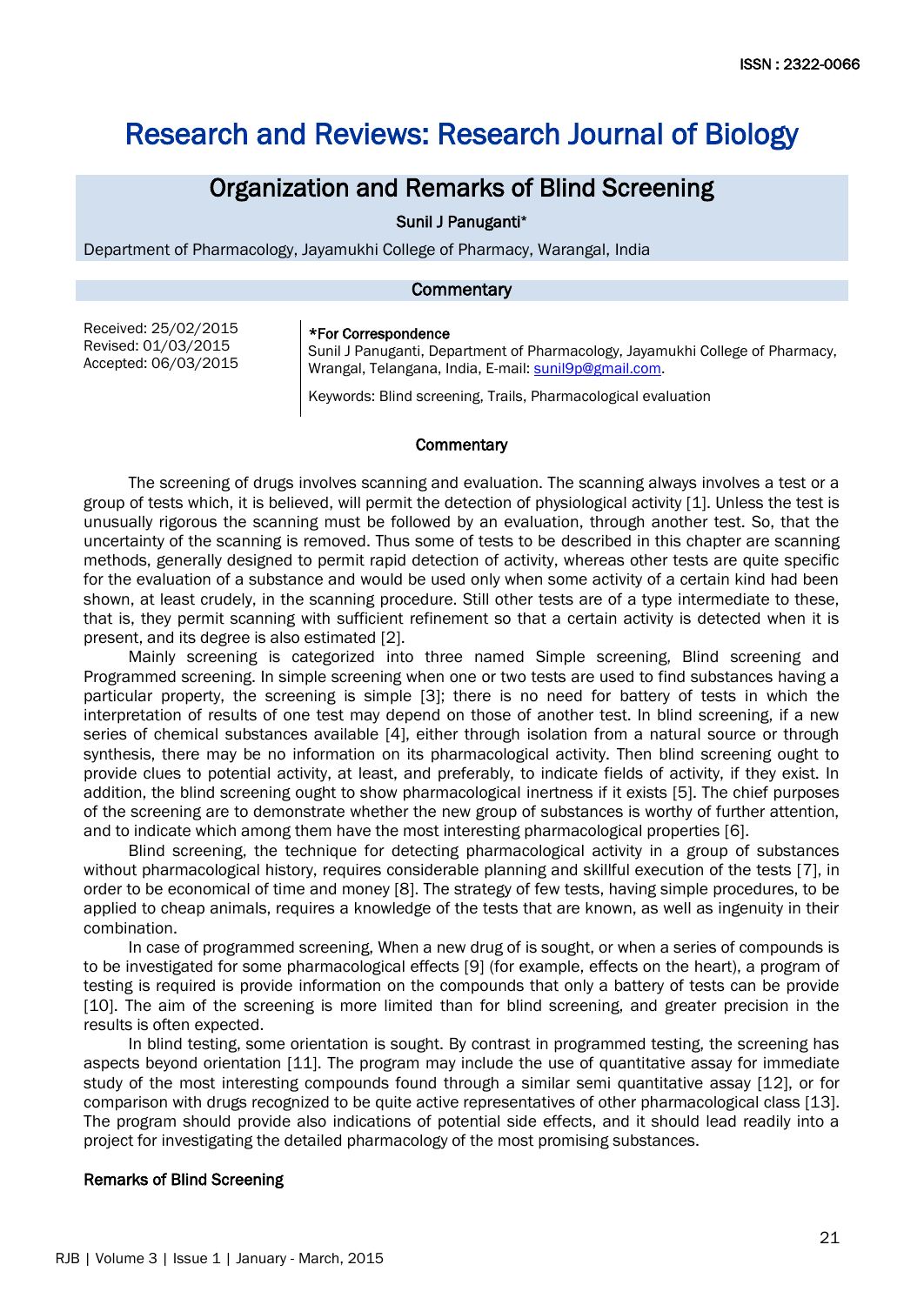Blind screening requires the discussion the best approach is one where no assumptions are made about what the probable actions of a compound may be, except when an already carefully studied series of compounds having similar structures has been investigated [14].

In order decide quickly whether a substance is worthy of further study it is best to proceed from the general observation to other peculiar, and from exhaustive observational techniques to the use of instruments [15]. Many pharmacologists have failed to recognize the importance of observing the animal's gross behavior as a quantitative method. Despite the prejudice against subjective reporting in scientific observation, a standardized, carefully defined procedure may provide data of as much reliability and reproducibility as some objective methods [16]. The observation discrete measures should be made, such as the alertness and muscle tone of the animal [17]. These aspects are difficult to quantify and to define, and it is consequently necessary to use some device such as a set of standard observations in order to lend system to them [18].

Because individual laboratory workers differ considerably in their ability to grade different levels of an animal response it is necessary that in this kind of subjective observation the worker or a team of two workers should perform all of the work on a series of compounds [19]. One of the difficulties is that as the skill of the workers increases, there is a tendency to work faster so that the test on each animal occupies less time than it had occupied earlier [20].

More ever as the worker or team gains reality, the evaluation may be change elegantly. Of course, the procedure and the grading should depend as little as possible on skill and experience [21]. These conditions are best satisfied where the animal's behavior may be described in terms either of its frequency or of the duration in its occurrence. For example, in testing for antihistaminic activity, the number of doses of histamine until death or withstanding of repeated exposure to a histamine aerosol might be recorded. When intensity is to be measured, the observed behavior is best appraised on an all –or-nothing scale [22, 23].

In drug evolution it is important to note the whole range of quantitative changes produced by a drug and the quantitative relation between them [24]. It is unlikely that a drug can be probably evaluated until most of the major tests have been performed under conditions that are similar, in a single animal species, and by the route of administration intended to be used clinically [25]. Such uniformity in testing greatly simplifies the problem of integrating and subsequently interpreting the data.

More often one finds a tendency to confuse matters by extending the range of variables-by mixing up us many different species [26], preparations, conditions, and routs of administration as possible in investigating the different actions of a drug. In this way, an enormous mass of data accumulated which is almost impossible to integrate. The value of obtaining multiple data from the same species, preferably from the same animals, cannot be overemphasized.

It is here that multi-dimensional procedures are of particular value, for they permit the investigator to obtain a wide range of data from each animal simultaneously and in integrated form. From such data the dose response relations for different drug actions can be more meaningfully compared, and then be extrapolated their appearance in man [27].

All-or-none approach in measurement greatly simplifies the process of data accumulation and usually facilitates analysis- especially when one is dealing with graded measures such as ataxia or muscle weakness, which are difficult to quantify reliably [28]. This approach is particularly useful in studying relative potency or in demonstrating the occurrence of a statistically significant change. In estimating the potency and possible use of a drug, however, quantal data can be grossly misleading, and a poor substitute for graded, quantitative information. This holds especially when extreme changes have been produced through large doses [29].

Such quantal data place the investigator in the uncomfortable position of having to predict the effective dose, therapeutic ratio, or side effects of a drug in man from almost irrelevant information [30]. In drug screening a quantal approach imposes the additional danger that the investigator may overlook potentially useful and safer drugs which may be unable to produce the marked changes required by the procedure being used.

#### **REFERENCES**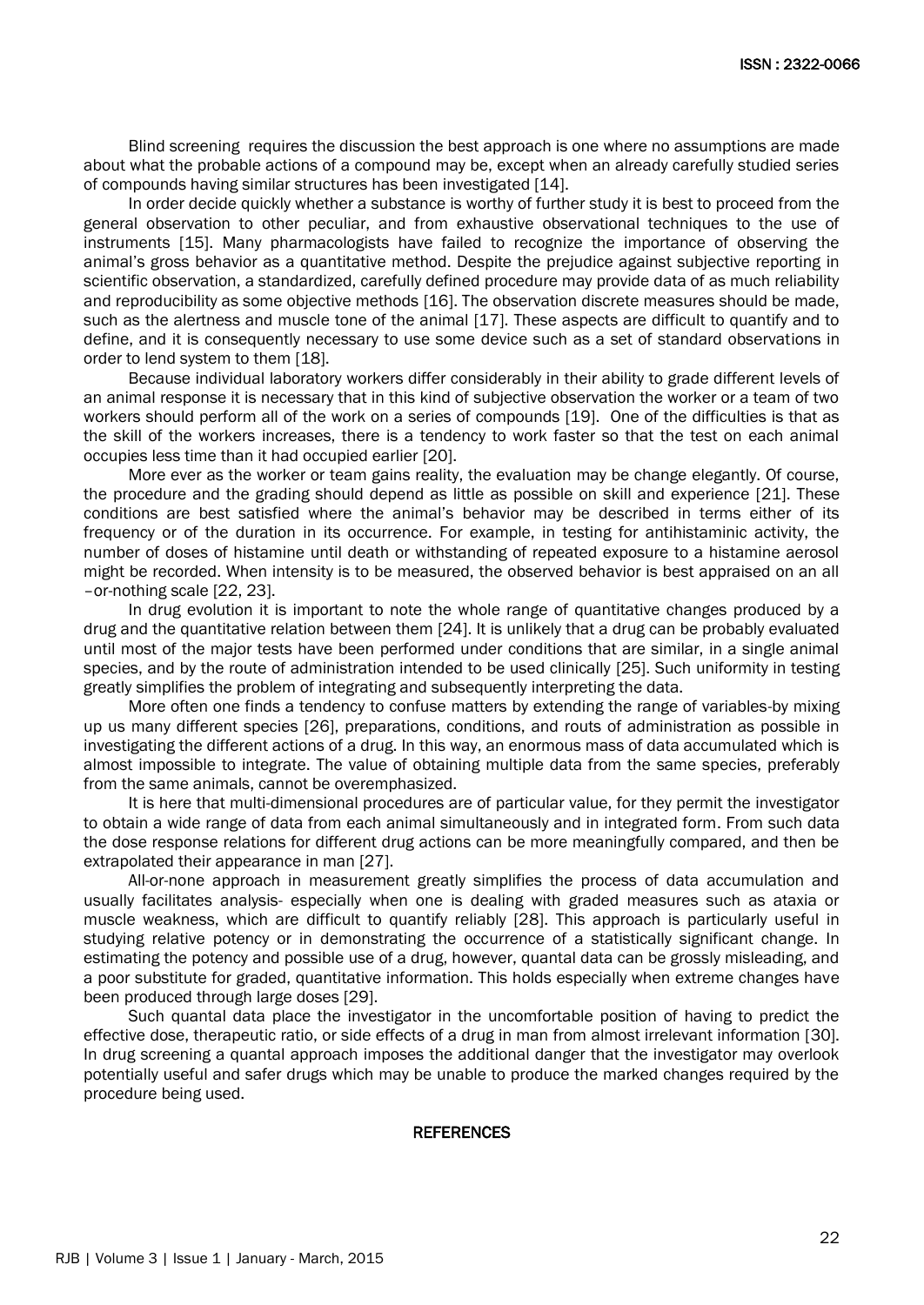- 1. Yun Y et al. [Human-on-a-Chip Technologies as the Next Generation Drug Screening Platforms. J](http://omicsonline.org/human-on-a-chip-technologies-as-the-next-generation-drug-screening%20platforms-2155-983X.1000e113.php?aid=5616)  [Nanomedic Biotherapeu Discover. 2012:](http://omicsonline.org/human-on-a-chip-technologies-as-the-next-generation-drug-screening%20platforms-2155-983X.1000e113.php?aid=5616) 2: e113.
- 2. [Chauhan A and Kumar A Phyto-Chemical Screening and Evaluation of Anti-Bacterial Activity of](http://omicsonline.org/open-access/phytochemical-screening-and-evaluation-of-antibacterial-activity-of-ziziphus-rotundifolia-root-extract-2153-2435-1000344.php?aid=42304)  [Ziziphus Rotundifolia Root Extract. Pharm Anal Acta. 2015: 6: 344.](http://omicsonline.org/open-access/phytochemical-screening-and-evaluation-of-antibacterial-activity-of-ziziphus-rotundifolia-root-extract-2153-2435-1000344.php?aid=42304)
- 3. [Nickerson S. Objective evidence that nerve decompression protects against foot ulceration and](http://omicsonline.org/2155-6156/2155-6156.S1.026-027.pdf)  [reulceration in diabetic polyneuropathy. 5th World Congress on Diabetes & Metabolism, 2014, Las](http://omicsonline.org/2155-6156/2155-6156.S1.026-027.pdf)  [Vegas, USA.](http://omicsonline.org/2155-6156/2155-6156.S1.026-027.pdf)
- 4. [Shantabi L et al. Phytochemical Screening of Certain Medicinal Plants of Mizoram, India and their](http://omicsgroup.org/journals/phytochemical-screening-of-certain-medicinal-plants-of-mizoram-india-and-their-folklore-use-2376-0214.1000136.php?aid=36199)  [Folklore Use. J Biodivers Biopros Dev. 2014: 1: 136.](http://omicsgroup.org/journals/phytochemical-screening-of-certain-medicinal-plants-of-mizoram-india-and-their-folklore-use-2376-0214.1000136.php?aid=36199)
- 5. [Avramidis D et al. Regrowth Concentration Zero \(RC0\) as Complementary Endpoint Parameter to](http://omicsonline.org/regrowth-concentration-zero-rc-as-complementary-endpoint-parameter-to-evaluate-compound-candidates-during-preclinical-drug-development-1948-5956.1000003.php?aid=257)  [Evaluate Compound Candidates During Preclinical Drug Development for Cancer Treatment. J Cancer](http://omicsonline.org/regrowth-concentration-zero-rc-as-complementary-endpoint-parameter-to-evaluate-compound-candidates-during-preclinical-drug-development-1948-5956.1000003.php?aid=257)  [Sci Ther. 2009: 1: 019-024.](http://omicsonline.org/regrowth-concentration-zero-rc-as-complementary-endpoint-parameter-to-evaluate-compound-candidates-during-preclinical-drug-development-1948-5956.1000003.php?aid=257)
- 6. [Taranath V et al. Virtual screening and molecular docking studies of quercetin against bluetongue](http://rroij.com/open-access/virtual-screening-and-molecular-docking-studies-of-quercetin-against-88-93.pdf?aid=39158)  [virus proteins. International Journal of Plant, Animal and Environmental Sciences. 2013: 4: 88-93.](http://rroij.com/open-access/virtual-screening-and-molecular-docking-studies-of-quercetin-against-88-93.pdf?aid=39158)
- 7. [Oxford English Dictionary, 2nd ed.](http://en.wikipedia.org/wiki/Blind_experiment#cite_ref-1) http://en.wikipedia.org/wiki/Blind\_experiment#cite\_ref-1
- 8. [Wang Y. Systems-based drug screening from natural products: Combination of ADME/T, systems](http://esciencecentral.org/journals/2327-5162/2327-5162.S1.006-006.pdf)  [biology, omics and systems pharmacology. 2nd International Conference and Exhibition on](http://esciencecentral.org/journals/2327-5162/2327-5162.S1.006-006.pdf)  [Traditional & Alternative Medicine, 2014, Hilton Beijing, China.](http://esciencecentral.org/journals/2327-5162/2327-5162.S1.006-006.pdf)
- 9. [Fatima L and Fatah C Pathophysiological and Pharmacological Effects of Snake Venom Components:](http://omicsonline.org/open-access/pathophysiological-and-pharmacological-effects-of-snake-venom-components-molecular-targets-2161-0495.1000-190.php?aid=25709)  [Molecular Targets. J Clin Toxicol. 2014: 4: 190.](http://omicsonline.org/open-access/pathophysiological-and-pharmacological-effects-of-snake-venom-components-molecular-targets-2161-0495.1000-190.php?aid=25709)
- 10. Jeeva S et al. Phytochemical and Antimicrobial Study of the Flowers of Griff  $\hat{a}\epsilon$ " An Endemic Palm of [Southern Western Ghats. Med Aromat Plants. 2015: 4: 181.](http://omicsgroup.org/journals/phytochemical-and-antimicrobial-study-of-the-flowers-of-griff--anendemic-palm-of-southern-western-ghats-2167-0412-1000181.php?aid=42242)
- 11. Sanchez Hernandez OE et al. EZSCAN as a [Screening Tool for Prediabetes and Diabetes in a Large](http://omicsonline.org/open-access/ezscan-as-a-screening-tool-for-prediabetes-and-diabetes-in-a-largemexican-population-2155-6156-1000505.php?aid=43066)  [Mexican Population. J Diabetes Metab. 2015: 6 :505.](http://omicsonline.org/open-access/ezscan-as-a-screening-tool-for-prediabetes-and-diabetes-in-a-largemexican-population-2155-6156-1000505.php?aid=43066)
- 12. Visalakshmi V et al. Screening [of rice germplasm for resistance to yellow stem borer scirpophaga](http://rroij.com/open-access/screening-of-rice-germplasm-for-resistance-to-yellow-129-133.pdf?aid=39170)  [incertulas walker. International Journal of Plant, Animal and Environmental Sciences. 2014: 4: 129-](http://rroij.com/open-access/screening-of-rice-germplasm-for-resistance-to-yellow-129-133.pdf?aid=39170) [133.](http://rroij.com/open-access/screening-of-rice-germplasm-for-resistance-to-yellow-129-133.pdf?aid=39170)
- 13. [Marathe CL and Bhaskar VV. Screening Of Traditional Rice Cultivars Grown By Tribals Of Thane](http://rroij.com/open-access/screening-of-traditional-rice-cultivars-grown-by-tribals-of-thane-district-in-maharashtra-220-224.pdf?aid=39322)  [District In Maharashtra. International Journal of Plant, Animal and Environmental Sciences. 2011: 1:](http://rroij.com/open-access/screening-of-traditional-rice-cultivars-grown-by-tribals-of-thane-district-in-maharashtra-220-224.pdf?aid=39322)  [120-224.](http://rroij.com/open-access/screening-of-traditional-rice-cultivars-grown-by-tribals-of-thane-district-in-maharashtra-220-224.pdf?aid=39322)
- 14. [Arun CS et al. Effectiveness of screening in preventing blindness due to diabetic retinopathy. Diabet](http://www.ncbi.nlm.nih.gov/pubmed/12675661)  [Med. 2003: 20: 186-190.](http://www.ncbi.nlm.nih.gov/pubmed/12675661)
- 15. <http://www.pharmaclinicalresearch.com/>
- 16. [Kypri K et al. Web-based screening and brief intervention for hazardous drinking: a double-blind](http://www.ncbi.nlm.nih.gov/pubmed/15500594)  [randomized controlled trial. Addiction. 2004: 99: 1410-1417.](http://www.ncbi.nlm.nih.gov/pubmed/15500594)
- 17. [Bennett C et al. The Ethical Dilemma Surrounding Prostate Specific Antigen \(PSA\) Screening. J Clinic](http://omicsonline.org/open-access/the-ethical-dilemma-surrounding-prostate-specific-antigen-psa-screening-2155-9627.1000206.php?aid=37206)  [Res Bioeth. 2015: 6: 206.](http://omicsonline.org/open-access/the-ethical-dilemma-surrounding-prostate-specific-antigen-psa-screening-2155-9627.1000206.php?aid=37206)
- 18. [Petrie A and Watson P. Statistics for Veterinary and Animal Science. Wiley. 2013: 130-131.](http://books.google.com/books?id=1hp9p_nmvGUC&pg=PT130)
- 19. [Wünsch B. 3rd International Conference on Medicinal Chemistry & Computer Aided Drug Designing,](http://books.google.com/books?id=1hp9p_nmvGUC&pg=PT130)  2014, San Francisco, USA.
- 20. [Pasqualini R and Arap W. Ligand-directed therapy and molecular imaging based on in vivo phage](http://omicsonline.org/2153-2435/2153-2435.S1.017-006.pdf)  [display technology. 3rd International Conference and Exhibition on Pharmaceutics & Novel Drug](http://omicsonline.org/2153-2435/2153-2435.S1.017-006.pdf)  [Delivery Systems, 2013, Northbrook, USA.](http://omicsonline.org/2153-2435/2153-2435.S1.017-006.pdf)
- 21. [Parchin RA et al. Comparing Protein Pattern And Drought Tolerant Indicators As Screening](http://rroij.com/open-access/comparing-protein-pattern-and-drought-tolerant-indicators-251-258.pdf?aid=39413)  [Techniques For Drought Tolerance In Common Wheat Genotypes. International Journal of Plant,](http://rroij.com/open-access/comparing-protein-pattern-and-drought-tolerant-indicators-251-258.pdf?aid=39413)  [Animal and Environmental Sciences. 2014: 4: 251-258.](http://rroij.com/open-access/comparing-protein-pattern-and-drought-tolerant-indicators-251-258.pdf?aid=39413)
- 22. [Reyad-ul-Ferdous M et al. Ex-Vivo Cardioprotective and Cytotoxic Screening of Fruits of Parmentiera](http://omicsonline.com/open-access/exvivo-cardioprotective-and-cytotoxic-screening-of-fruits-of-parmentiera-cereifera-seem-0974-8369.1000219.php?aid=32936)  [cereifera Seem. Biol Med \(Aligarh\). 2014: 6: 219.](http://omicsonline.com/open-access/exvivo-cardioprotective-and-cytotoxic-screening-of-fruits-of-parmentiera-cereifera-seem-0974-8369.1000219.php?aid=32936)